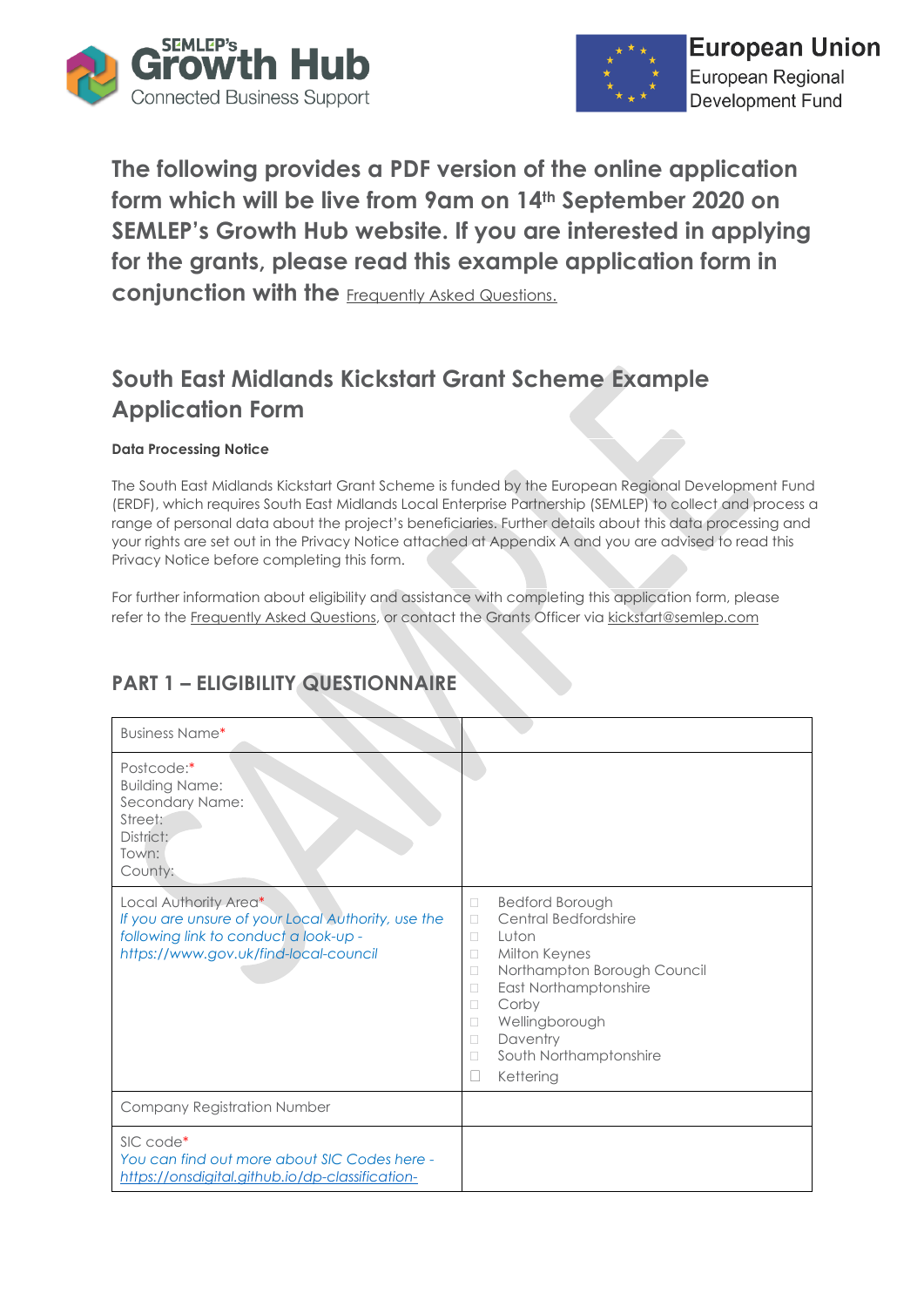



European Regional<br>Development Fund

| tools/standard-industrial-<br>classification/ONS SIC hierarchy view.html                                                                                                                                                                                                                                                                                                                                                                                                                                                                                                                                                                                                                                                                                                                                                                                                                     |                                                                                                                                                                                                                                   |
|----------------------------------------------------------------------------------------------------------------------------------------------------------------------------------------------------------------------------------------------------------------------------------------------------------------------------------------------------------------------------------------------------------------------------------------------------------------------------------------------------------------------------------------------------------------------------------------------------------------------------------------------------------------------------------------------------------------------------------------------------------------------------------------------------------------------------------------------------------------------------------------------|-----------------------------------------------------------------------------------------------------------------------------------------------------------------------------------------------------------------------------------|
| Principal activity of business/sector*                                                                                                                                                                                                                                                                                                                                                                                                                                                                                                                                                                                                                                                                                                                                                                                                                                                       | <b>Business and Professional</b><br>$\Box$<br>Construction<br>$\Box$<br>Digital, Creative and Technology<br>П<br><b>Health and Life Sciences</b><br>O<br>Low Carbon<br>П<br>Manufacturing<br>□<br>Tourism<br>$\Box$<br>Other<br>□ |
| Date began trading*                                                                                                                                                                                                                                                                                                                                                                                                                                                                                                                                                                                                                                                                                                                                                                                                                                                                          |                                                                                                                                                                                                                                   |
| Title*                                                                                                                                                                                                                                                                                                                                                                                                                                                                                                                                                                                                                                                                                                                                                                                                                                                                                       |                                                                                                                                                                                                                                   |
| Forename*                                                                                                                                                                                                                                                                                                                                                                                                                                                                                                                                                                                                                                                                                                                                                                                                                                                                                    |                                                                                                                                                                                                                                   |
| Surname*                                                                                                                                                                                                                                                                                                                                                                                                                                                                                                                                                                                                                                                                                                                                                                                                                                                                                     |                                                                                                                                                                                                                                   |
| Position in company*                                                                                                                                                                                                                                                                                                                                                                                                                                                                                                                                                                                                                                                                                                                                                                                                                                                                         |                                                                                                                                                                                                                                   |
| Email address*                                                                                                                                                                                                                                                                                                                                                                                                                                                                                                                                                                                                                                                                                                                                                                                                                                                                               |                                                                                                                                                                                                                                   |
| Telephone number*                                                                                                                                                                                                                                                                                                                                                                                                                                                                                                                                                                                                                                                                                                                                                                                                                                                                            |                                                                                                                                                                                                                                   |
| Are you a Small or Medium enterprise (SME)?<br>This will be confirmed as part of the assessment<br>process. <sup>*</sup><br>An SME is defined by the European Commission<br>as having less than 250 persons employed and<br>an annual turnover of up to EUR 50 million, or a<br>balance sheet total of no more than EUR 43<br>million<br>Staff headcount*<br>Staff headcount is expressed in annual work units<br>(AWU). Anyone who worked full-time within your<br>business, or on its behalf, during the entire<br>reference year counts as one unit. Part-time staff,<br>seasonal workers and those who did not work<br>the full year are treated as fractions of one unit.<br>Apprentices or students engaged in vocational<br>training with apprenticeship or vocational<br>training contracts are not included in the<br>headcount. Nor do you include maternity or<br>parental leave. | Yes<br>$\Box$<br>$\Box$<br><b>No</b>                                                                                                                                                                                              |
| Turnover at end of previous financial year*                                                                                                                                                                                                                                                                                                                                                                                                                                                                                                                                                                                                                                                                                                                                                                                                                                                  |                                                                                                                                                                                                                                   |
| Can you confirm you have received less than<br>€200,000 in de minimis support over the last 3<br>years?<br>You will be asked to provide details of any aid in<br>your full application.*<br>To confirm that you are eligible to receive this<br>assistance you must declare the full amount of<br>De Minimis aid that your company has received<br>over the last 3 financial years.                                                                                                                                                                                                                                                                                                                                                                                                                                                                                                          | Yes<br>$\Box$<br><b>No</b><br>$\Box$                                                                                                                                                                                              |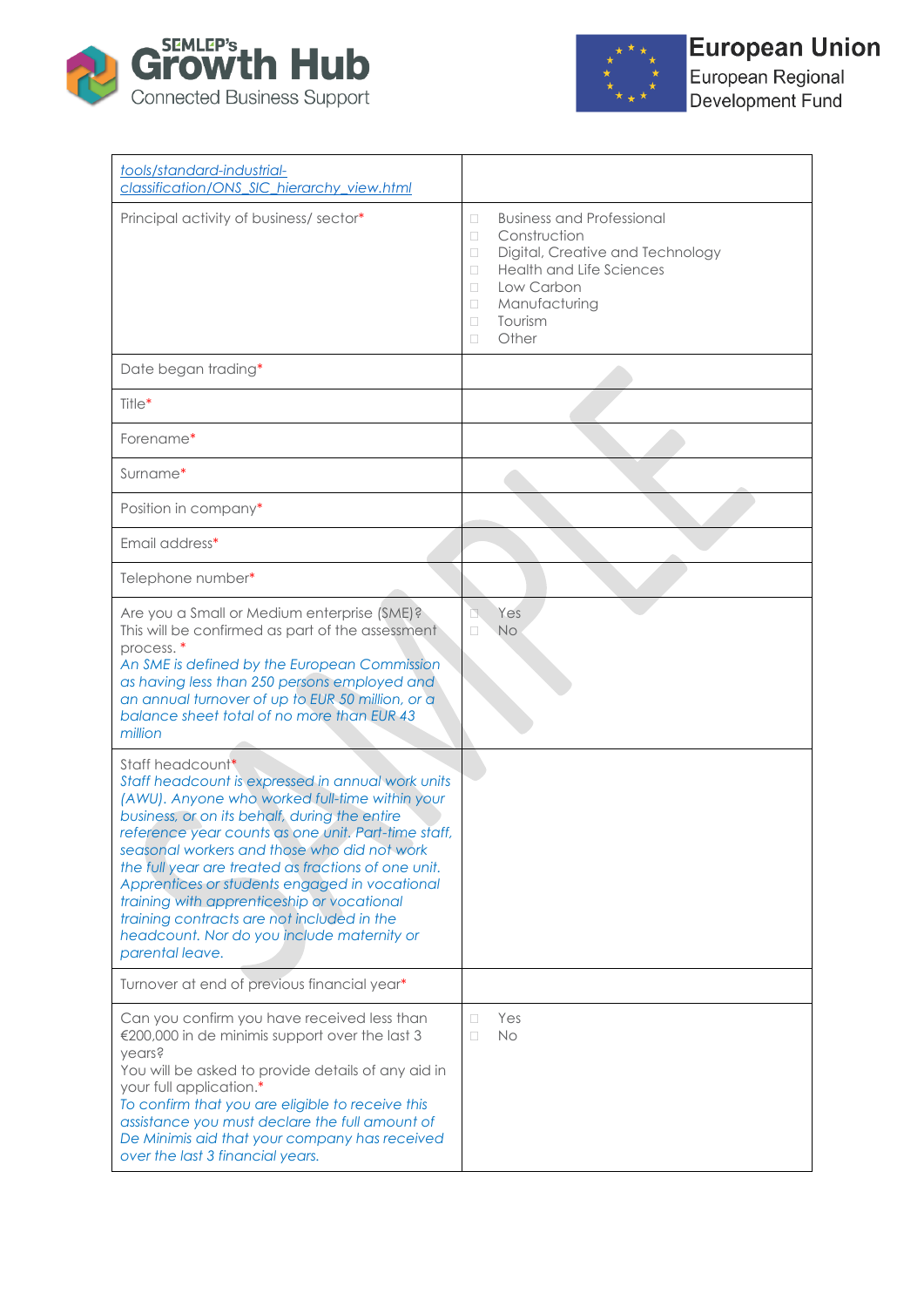



# **European Union**

European Regional **Development Fund** 

*The following is not a comprehensive list of possible forms of aid; however, it should give an indication of the most common forms of aid which you may have been given over the past three years. Potentially any assistance from a public body might be aid. Should you have any doubts on this matter, please contact the body from which the assistance was received: •Grants from Public bodies •Loans from public bodies at favourable rates*

*•Loan guarantees from public bodies*

*•Differential tax benefits*

*•Grants from an investment trust (including charities) which may themselves have received the funds from a public body*

*•Grants from a part publicly funded Venture Capital firm*

*•Publicly administered funds, even if the funds were originally not public such as the national lottery*

*•Waiving or deferral of fees or interest normally due to a public body such as the waiving or deferral of rent or waiver of interest normally due on late payment of taxation or other costs to a public body*

*•Monopoly licences or guarantees of market share*

*•Advertising via a public channel such as a tourist board or state-owned television*

*•Consultancy advice provided wither free or at a reduced rate*

*•Training provided either free or at reduced rate •Aid for investment in environmental projects •Provision of a free or reduced rate feasibility study for research and development or other assistance with research and development •Purchase of public land or property at a less than market rate*

*•Benefitting from the provision of infrastructure where your organisation was pre-identified as a beneficiary*

*These types of aid may have been provided under De Minimis (as De Minimis aid) or under another State Aid regulation. If you are in any doubt whether aid received was De Minimis or its value, check with the organisation which provided it. If they are unable to say or there is any uncertainty, assume that it was De Minimis aid unless the value exceeded €200,000 in which case it cannot have been De Minimis. Any De Minimis state aid awarded to you under this project will have to be declared if you apply, or have applied, for any other De Minimis aid.*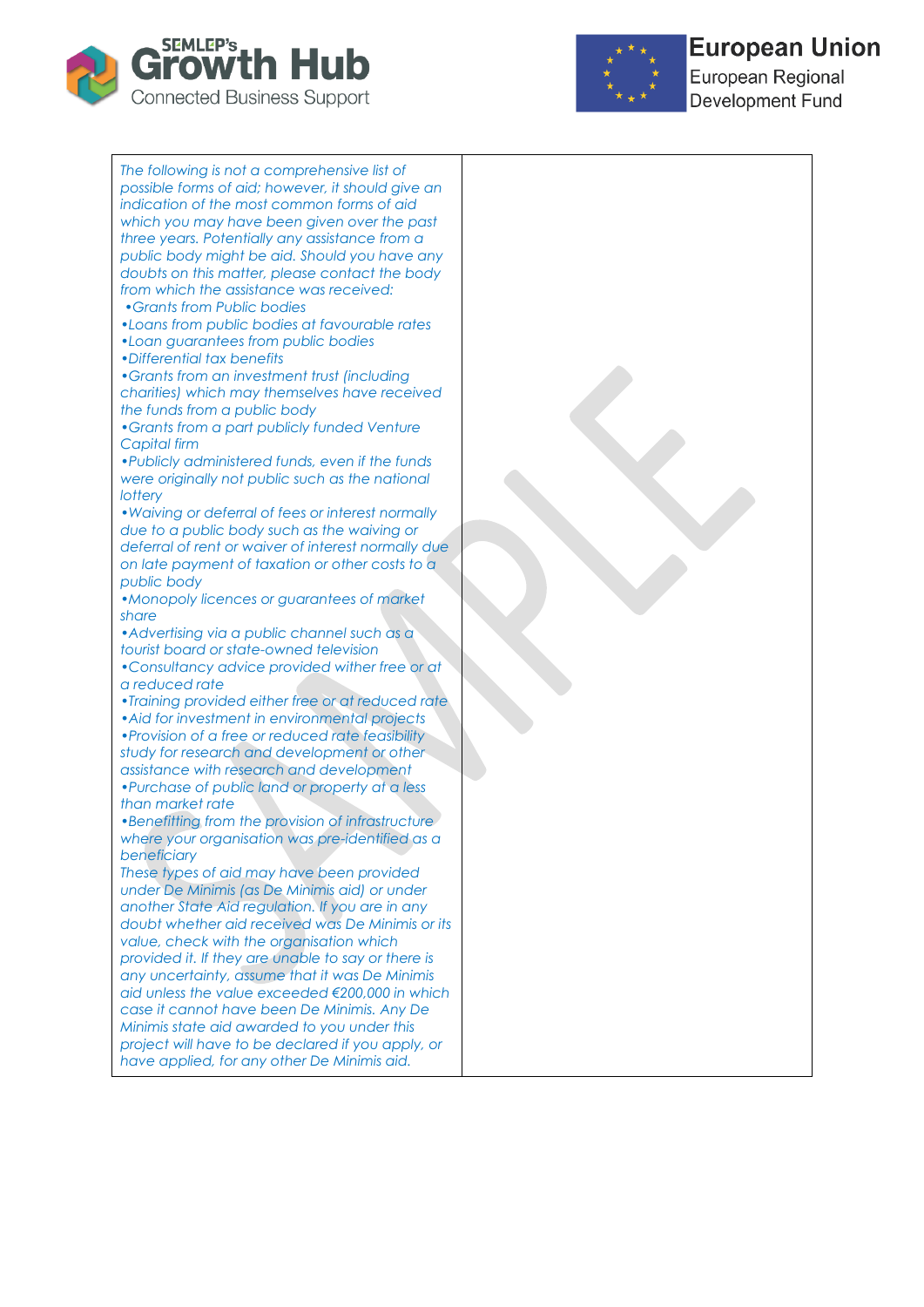



## **PART 2 – FULL APPLICATION**

### **Confirmation of SME Status**

| Does any other organisation own more than 25%       | Yes |
|-----------------------------------------------------|-----|
| of this business?                                   | No  |
| Is this business or any of its owners, shareholders | Yes |
| or directors involved with any other business?      | No  |
| If yes, please provide details                      |     |

### **Your business and the impact of Covid-19**

| Please provide a brief background of your<br>business and how COVID19 has impacted your<br>business*                                          |                                               |                                                                                                                               |                                                                                 |
|-----------------------------------------------------------------------------------------------------------------------------------------------|-----------------------------------------------|-------------------------------------------------------------------------------------------------------------------------------|---------------------------------------------------------------------------------|
| Has Covid 19 impacted your business?*                                                                                                         |                                               | <b>Yes</b><br>П<br><b>No</b><br>П                                                                                             |                                                                                 |
| Impact on current sales or bookings*                                                                                                          |                                               | No Impact<br>$\Box$<br>Positive Impact<br>n<br>Negative Impact<br>о                                                           |                                                                                 |
| Impact on future sales or bookings*                                                                                                           |                                               | No Impact<br>П<br>Positive Impact<br>$\Box$<br>Negative Impact<br>$\Box$                                                      |                                                                                 |
| Main business concerns*                                                                                                                       |                                               | <b>Business rates</b><br>П<br>Cash flow<br>$\mathbf{I}$<br>П<br>$\mathbf{I}$<br>Staff availability<br>Ш<br>Other<br>П<br>None | Higher cost or unavailability of raw materials<br>Reduced sales/orders/bookings |
| Please provide the following financial information and forecasts for your business to demonstrate the<br>impact of COVID-19 on your business: |                                               |                                                                                                                               |                                                                                 |
|                                                                                                                                               | Last Full Financial Year<br>(before Covid-19) |                                                                                                                               | <b>Current Financial Year</b><br>(estimate)                                     |
| Year End Date of Accounts:<br>Year & Month                                                                                                    |                                               |                                                                                                                               |                                                                                 |
| Turnover (Sales)                                                                                                                              |                                               |                                                                                                                               |                                                                                 |
| Net Profit                                                                                                                                    | £                                             |                                                                                                                               | £                                                                               |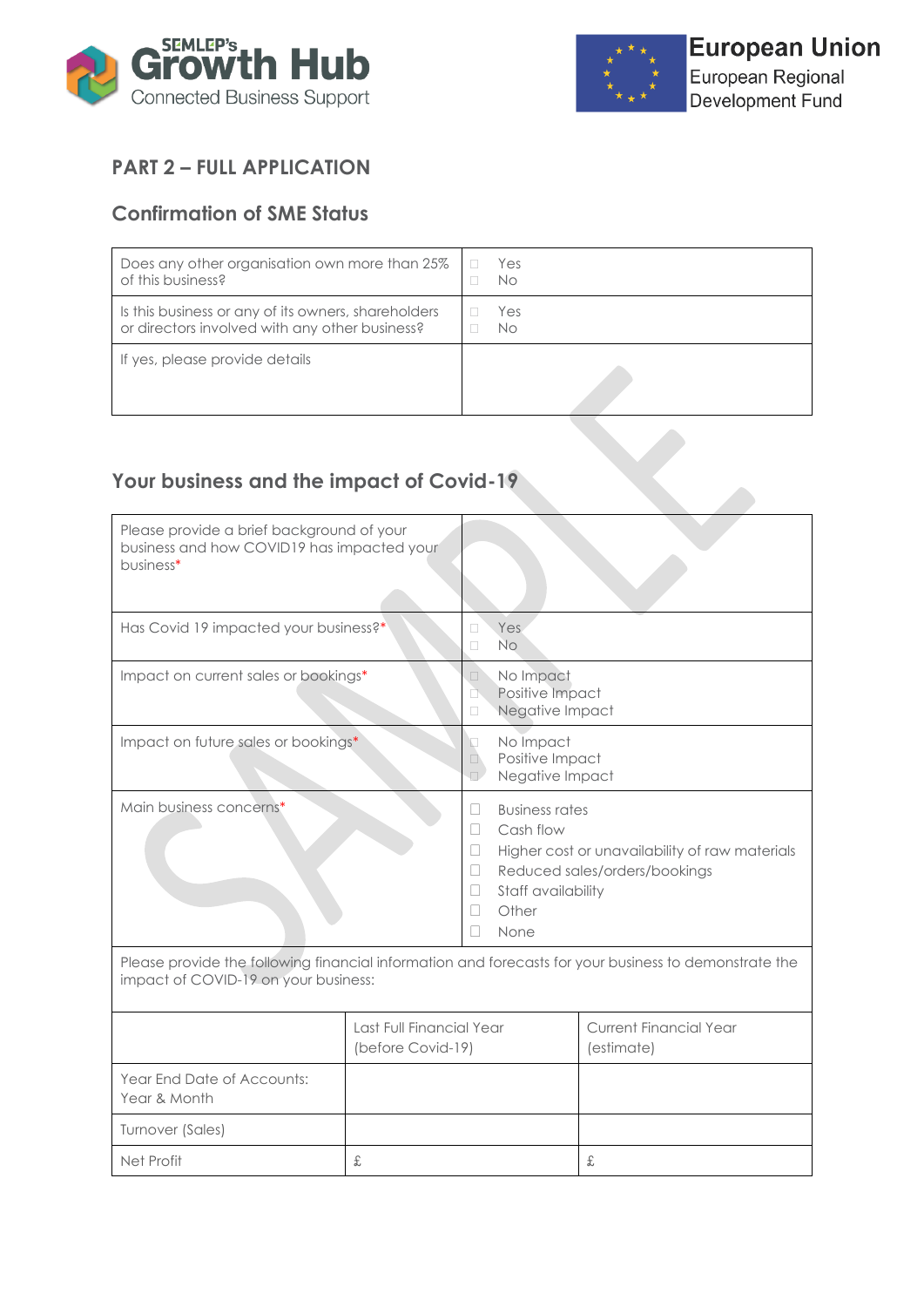



European Regional<br>Development Fund

| Depreciation            | む | ഄ |
|-------------------------|---|---|
| <b>Employment Costs</b> | £ | ഄ |
| Number of Employees     |   |   |

# **Project Detail**

| Project name                                                                                                                                                                                                                                                                                                                                                                                                                                                                                                                                        |                                                                                                          |
|-----------------------------------------------------------------------------------------------------------------------------------------------------------------------------------------------------------------------------------------------------------------------------------------------------------------------------------------------------------------------------------------------------------------------------------------------------------------------------------------------------------------------------------------------------|----------------------------------------------------------------------------------------------------------|
| Amount requested<br>Available grants are £1000-£5000, however<br>grants of over £3000 will only be approved in<br>exceptional circumstances.<br>Your total project cost must equal the amount of<br>grant you are applying for. For example, if you<br>are applying for a consultancy project costing<br>£2850, the grant requested would be £2850                                                                                                                                                                                                  | £                                                                                                        |
| How will this grant help your business recover?*<br>You need to convince us there is a case for using<br>grant funding to support your project, for<br>example by:<br>Demonstrating that there is a direct link<br>between COVID-19 and the proposed<br>activity.<br>Identifying how COVID-19 has impacted<br>your business, and how the services<br>and/or goods you are planning to<br>purchase will alleviate the impact.<br>Identifying what impact this grant<br>support would have on your business to<br>mitigate/rectify the damage caused. |                                                                                                          |
| Supplier name*                                                                                                                                                                                                                                                                                                                                                                                                                                                                                                                                      |                                                                                                          |
| Reason for selecting this supplier*                                                                                                                                                                                                                                                                                                                                                                                                                                                                                                                 |                                                                                                          |
| Anticipated start date*                                                                                                                                                                                                                                                                                                                                                                                                                                                                                                                             |                                                                                                          |
| Anticipated completion date*                                                                                                                                                                                                                                                                                                                                                                                                                                                                                                                        |                                                                                                          |
| What do you need the grant for?*<br>Specialist Professional Advice is defined as "1-2-1<br>specialist advice which the business could call<br>on to address their immediate future needs in<br>response to the impact of COVID 19 e.g. HR,<br>accountants, legal, financial, H&S, marketing, IT /<br>digital or sector specialists etc."<br>Adoption of New Technology is defined as<br>"Development of new technology to help                                                                                                                      | Specialist Professional Advice<br>$\Box$<br>Adoption of New Technology<br>П<br>Purchase of New Equipment |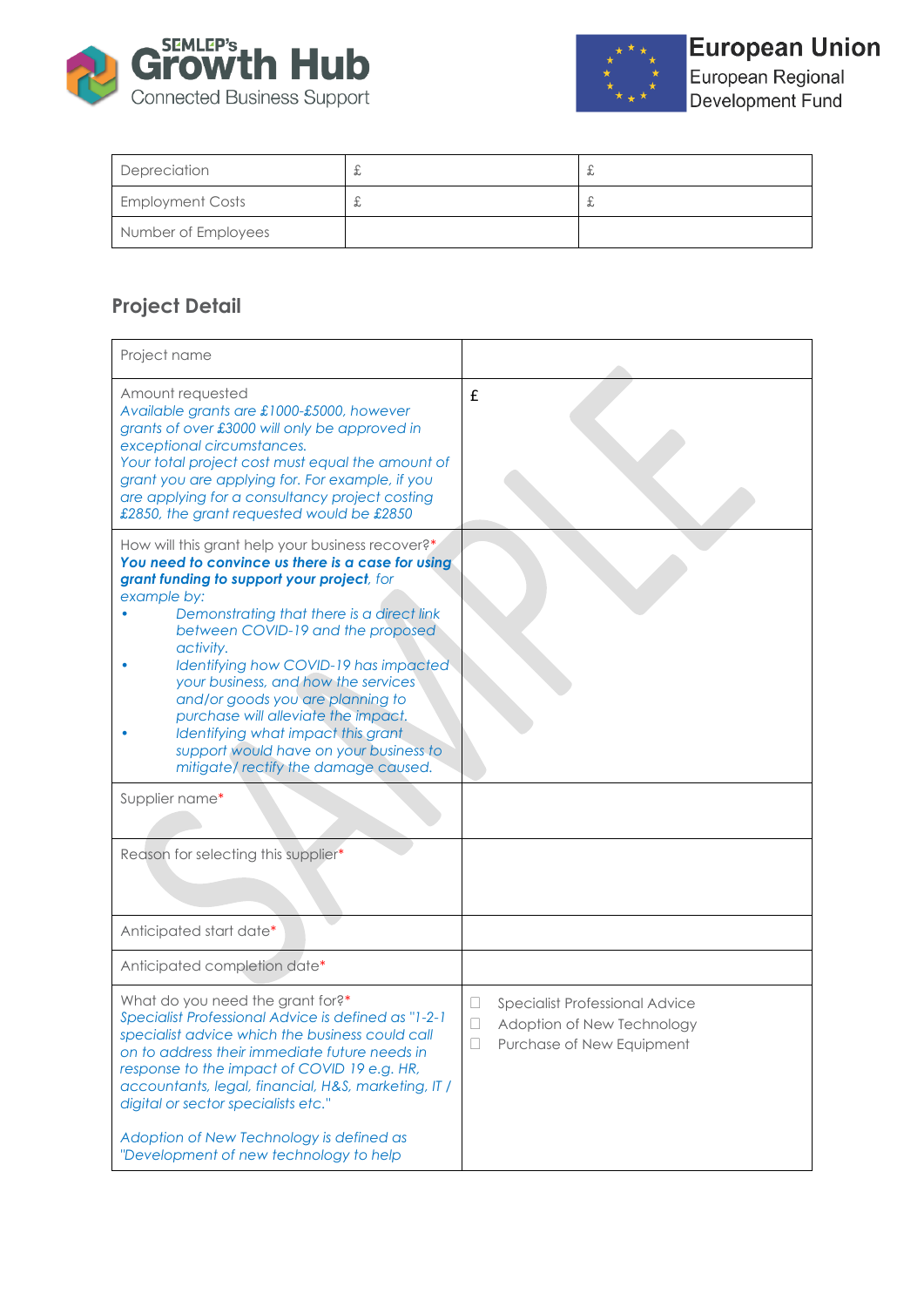



European Regional Development Fund

| progress the business such as online services and<br>bespoke software"                                                                                                                                                                 |                            |
|----------------------------------------------------------------------------------------------------------------------------------------------------------------------------------------------------------------------------------------|----------------------------|
| Purchase of New Equipment is defined as "Minor<br>equipment purchases to adapt or adopt new<br>technology in order to continue to deliver<br>business activity or diversify in response to COVID<br>19. This cannot be PPE equipment." |                            |
| Attach quote*                                                                                                                                                                                                                          |                            |
| Attach quote 2                                                                                                                                                                                                                         |                            |
| Will this grant allow you retain staff?                                                                                                                                                                                                | Yes<br>O<br><b>No</b><br>п |
| If yes, please state how many                                                                                                                                                                                                          |                            |
| Will this grant help you to employ new staff?                                                                                                                                                                                          | П<br>Yes<br>No.<br>П       |
| If yes, please state how many                                                                                                                                                                                                          |                            |
| Is the grant to help you develop a new<br>product/service/process that you haven't<br>delivered before?                                                                                                                                | Yes<br>п<br>П<br><b>No</b> |
| If yes, please provide details                                                                                                                                                                                                         |                            |
| Is the grant to help you develop a new<br>product/service/process that is new to the<br>market?                                                                                                                                        | Yes<br>□<br>П<br><b>No</b> |
| If yes, please provide details                                                                                                                                                                                                         |                            |

### **De Minimis Aid Declaration**

South East Midlands Kickstart Grant Scheme is part-funded by the European Regional Development Fund and we are required to follow certain EU procedures, one of which relates to State Aid.

South East Midlands Kickstart Grant Scheme project is being delivered under the European Commission's De Minimis regulation (EU) No 1407/2013, which allows an undertaking to receive up to €200,000 of aid over three years. The ceiling for De Minimis aid for undertakings involved in road transport is €100,000 over three years.

To confirm that you are eligible to receive assistance, you must declare the value (in euros) of any De Minimis aid that your undertaking has received in the current and previous two fiscal years. Any De Minimis aid awarded to you under this project will have to be declared, if you apply, or have applied, for any support delivered under the De Minimis rule.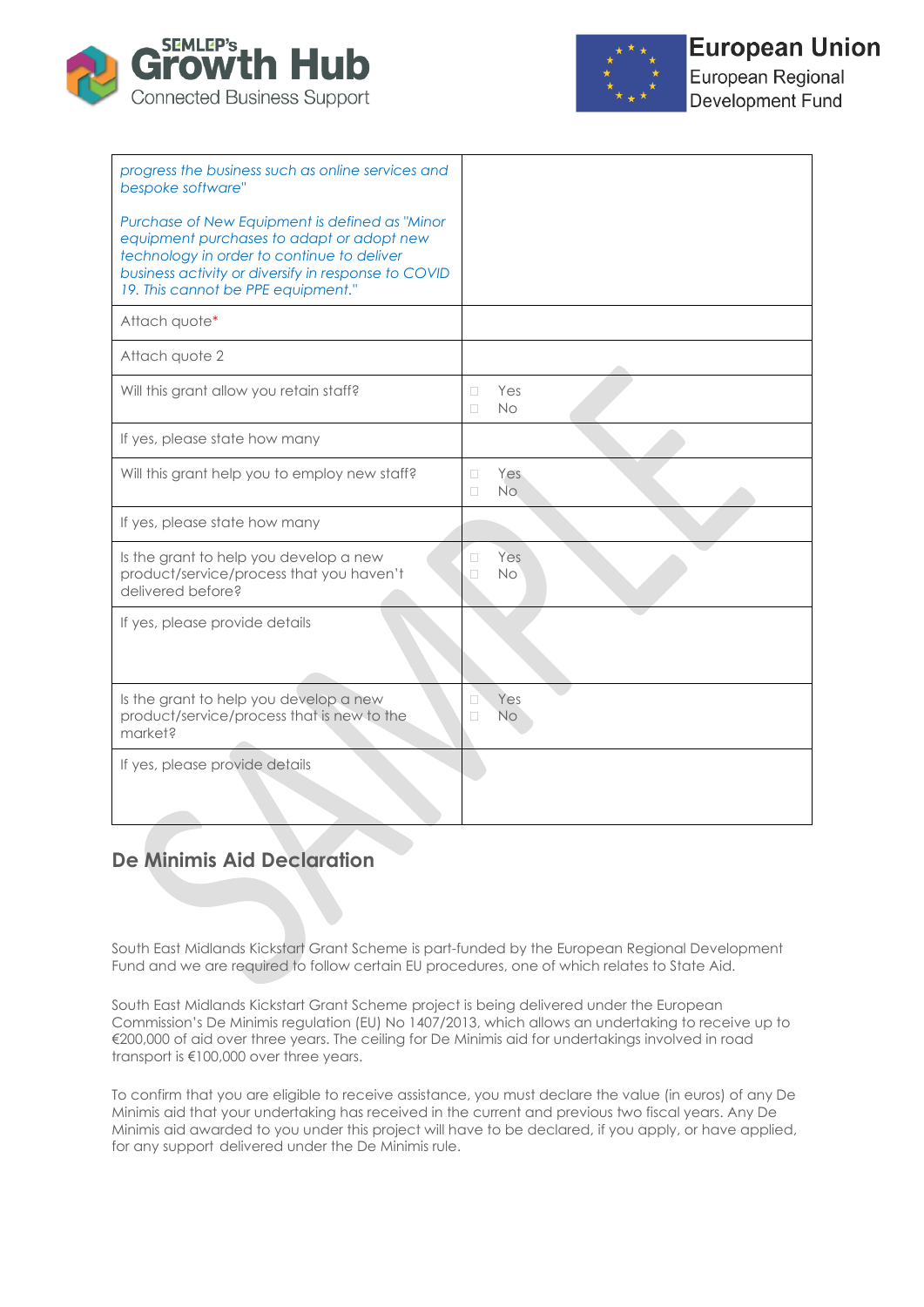



To confirm that you are eligible to receive this assistance you must declare the full amount of De Minimis aid that your company has received over the last 3 financial years. The following is not a comprehensive list of possible forms of aid; however, it should give an indication of the most common forms of aid which you may have been given over the past three years. Potentially any assistance from a public body might be aid. Should you have any doubts on this matter, please contact the body from which the assistance was received:

- Grants from Public bodies
- Loans from public bodies at favourable rates
- Loan guarantees from public bodies
- Differential tax benefits
- Grants from an investment trust (including charities) which may themselves have received the funds from a public body
- Grants from a part publicly funded Venture Capital firm
- Publicly administered funds, even if the funds were originally not public such as the national **lottery**
- Waiving or deferral of fees or interest normally due to a public body such as the waiving or deferral of rent or waiver of interest normally due on late payment of taxation or other costs to a public body
- Monopoly licences or guarantees of market share
- Advertising via a public channel such as a tourist board or state owned television
- Consultancy advice provided wither free or at a reduced rate
- Training provided either free or at reduced rate
- Aid for investment in environmental projects
- Provision of a free or reduced rate feasibility study for research and development or other assistance with research and development
- Purchase of public land or property at a less than market rate
- Benefitting from the provision of infrastructure where your organisation was pre-identified as a beneficiary

These types of aid may have been provided under De Minimis (as De Minimis aid) or under another State Aid regulation. If you are in any doubt whether aid received was De Minimis or its value, check with the organisation which provided it. If they are unable to say or there is any uncertainty, assume that it was De Minimis aid unless the value exceeded €200,000 in which case it cannot have been De Minimis. Any De Minimis state aid awarded to you under this project will have to be declared if you apply, or have applied, for any other De Minimis aid.

### **State Aid Declaration**

If you are offered assistance it will be under De Minimis state aid regulation. To confirm that you are able to receive this assistance you must declare the full amount of aid from any public source and in any format, you have already received over the last 3 financial years. You must declare whether or not it was De Minimis aid. All aid received whether De Minimis aid or exempted aid must now be declared. Please list all aid received under each year.

| Organisation Who<br>Provided The Aid<br>Add as many rows as<br>necessary | Date Aid Approved<br>This should be the date<br>the aid was approved,<br>not the date the aid<br>was received | Value $(f)$ | Value $(\epsilon)$<br>This should factor in the<br><b>Official EU Exchange</b><br>Rate from the date<br>that the aid was<br>approved not<br>received |
|--------------------------------------------------------------------------|---------------------------------------------------------------------------------------------------------------|-------------|------------------------------------------------------------------------------------------------------------------------------------------------------|
|                                                                          |                                                                                                               |             |                                                                                                                                                      |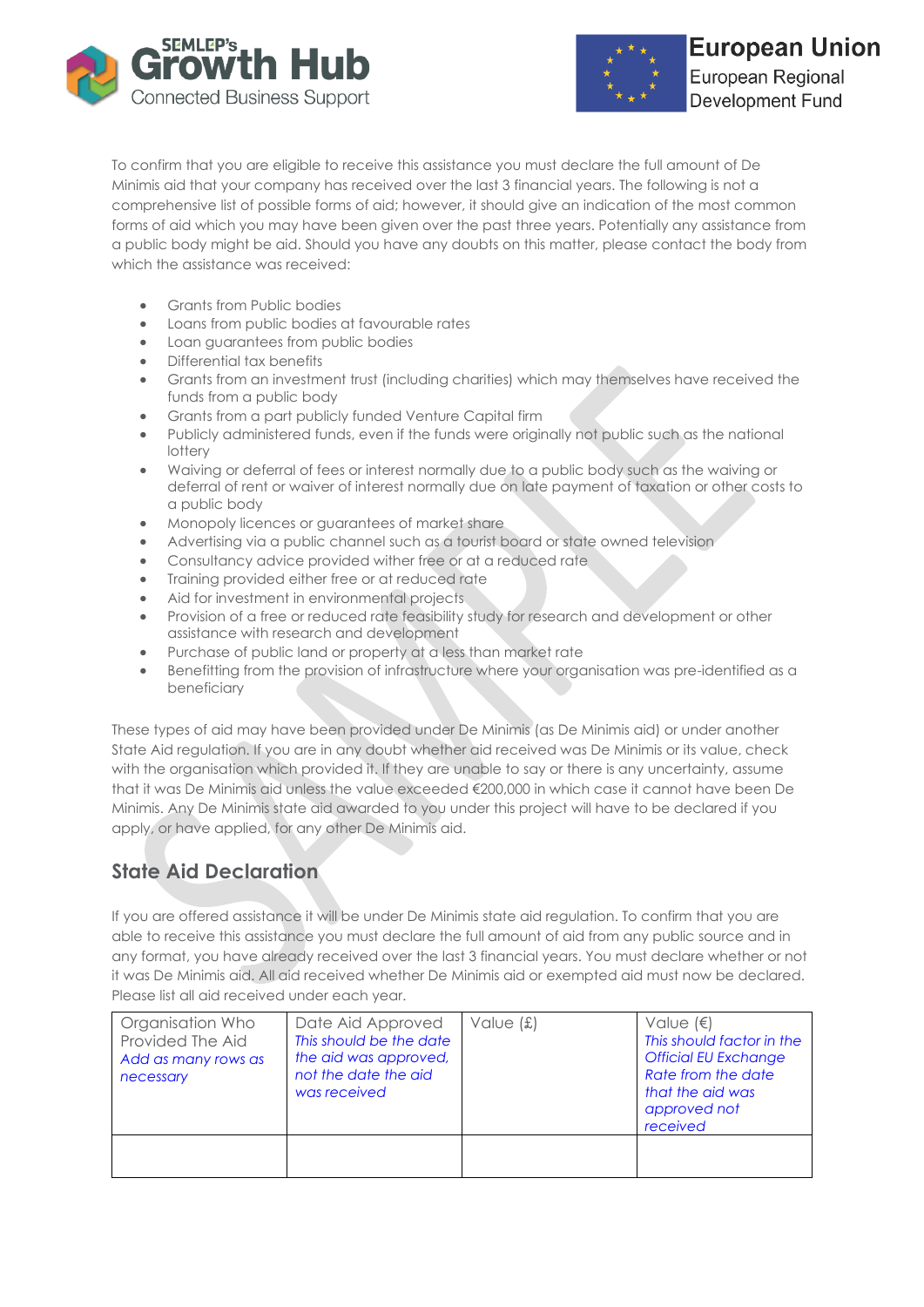



I confirm that I understand the requirements of De Minimis regulation (EU No 1407/2013 of 18 December 2013) and I acknowledge that if the business fails to meet the eligibility requirements or exceeds the De Minimis ceiling, my undertaking may become liable to repay the full value of the assistance provided.

### **Declaration**

I confirm that the project has not yet commenced, and that no expenditure has been incurred to date. I understand that any grant offer will be invalid if the project commences prior to the date of a grant offer from SEMLEP.

I confirm that items for the project will be procured in line with European Union (EU) requirements.

I confirm that the information provided herein is correct to the best of my knowledge. I understand that my data is protected under the terms of the Data Protection act 2018.

I understand that my company's name and the amount of the grant awarded will be published on the SEMLEP website.

I confirm that I have read the grants guidance and that I am fully aware about the grants terms and conditions, including awareness of the evidences that must be provided to claim a grant and job(s) that I have proposed to create as per this grant application.

### **Conflict of Interest**

Applicants should ensure that there is no conflict of interest when selecting potential suppliers of goods and services that are to be part of a SEMLEP-funded project.

Conflict of interest refers to situations in which personal interests (which may include financial interests) may compromise, or have the appearance of, or potential for, compromising the selection of a supplier

Examples of conflicts of interest include: (This is not an exhaustive list)

- Having a financial interest (e.g. holding shares or options) in a potential tenderer or any entity involved in any tendering consortium
- Being employed by (as staff member or volunteer) or providing services to any potential tenderer
- Being a member of a potential tenderer's management/executive board
- Receiving any kind of monetary payment or non-monetary gift or incentive (including hospitality) from any tenderer or its representatives
- Having a close member of your family (which term includes unmarried partners) or personal friends who falls into any of the categories outlined above
- Having any other close relationship (current or historical) with any potential tenderer

Applicants should therefore ensure that they do not have any potential conflicts of interest and sign the declaration to confirm that they have understood the Conflict of Interest Policy and will abide by it.

### **Declaration for Conflict of Interest**

I hereby declare that, to my knowledge, there is no conflict of interests with regard to the suppliers who have submitted a quote or tender for the supply of goods or services that are to be part of the project for which we have applied for a grant, whether as individuals or members of a consortium, or any subcontractors proposed.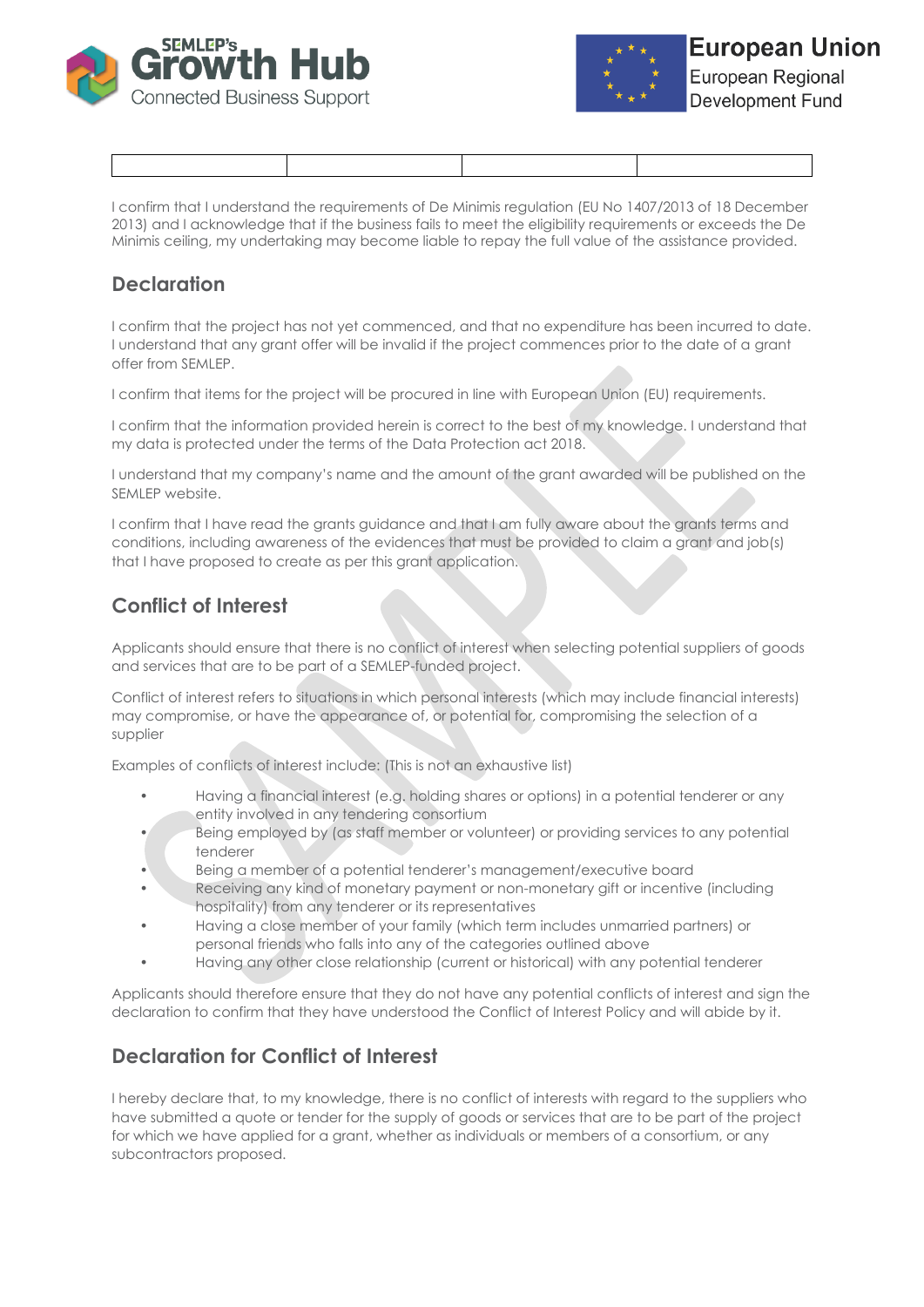



I confirm that if I discover or should it become apparent during the course of the procurement process (including performance of or amendment to the contract) that such a conflict exists or has arisen, I will declare it immediately to SEMLEP. I understand that any grant may be repayable in these circumstances.

If there are any potential conflicts of interest, please provide details below:

| Would you like to receive marketing and<br>promotional materials from SEMLEP's Growth<br>∣Hub?* | Yes<br>No |
|-------------------------------------------------------------------------------------------------|-----------|
|-------------------------------------------------------------------------------------------------|-----------|

| Signed     | Position |  |
|------------|----------|--|
| Print name | Date     |  |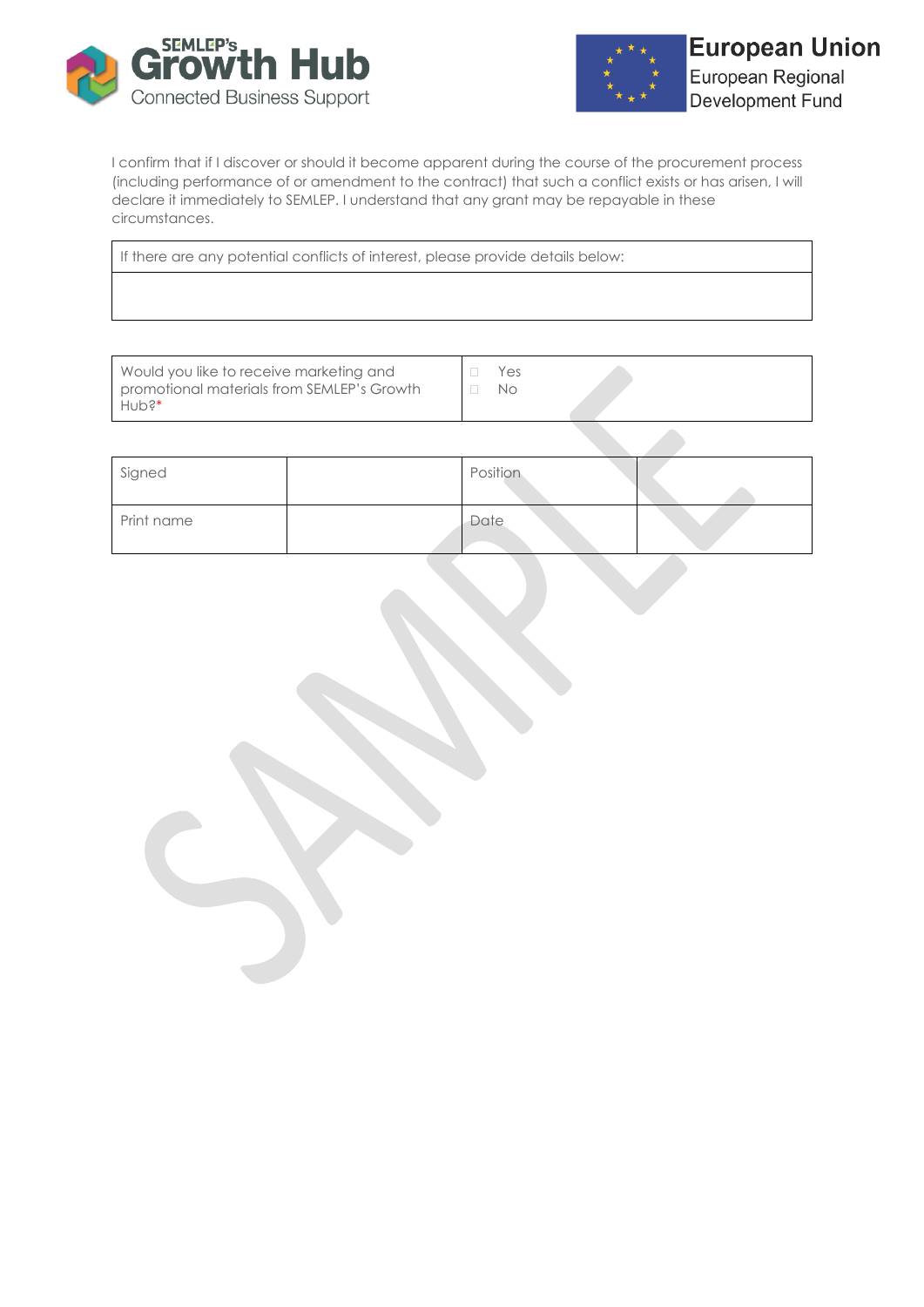



#### **ANNEX A**

#### **Privacy Notice**

#### **BACKGROUND**

SEMLEP understands that your privacy is important to you and that you care about how your personal data is used. We respect and value the privacy of all of our businesses and will only collect and use personal data in ways that are described here, and in a way that is consistent with our obligations and your rights under the law.

#### 1. **Information About Us**

The South East Midlands Local Enterprise Partnership (SEMLEP), a company limited by guarantee registered in England under company number 07652124.

Registered address: Innovation Centre, Cranfield University Technology Park, University Way, Cranfield, MK43 0BT.

Data Protection Officer: Operations Manager.

Email address: mydata@semlep.com.

Telephone number: 01234 436100.

Postal address: As above.

ICO Registration Number: ZA023459

#### 2. **What Does This Notice Cover?**

This Privacy Information explains how we use your personal data: how it is collected, how it is held, and how it is processed. It also explains your rights under the law relating to your personal data.

#### 3. **What Is Personal Data?**

Personal data is defined by the General Data Protection Regulation (EU Regulation 2016/679) (the "GDPR") and the Data Protection Act 2018 (collectively, "the Data Protection Legislation") as 'any information relating to an identifiable person who can be directly or indirectly identified in particular by reference to an identifier'.

Personal data is, in simpler terms, any information about you that enables you to be identified. Personal data covers obvious information such as your name and contact details, but it also covers less obvious information such as identification numbers, electronic location data, and other online identifiers.

The personal data that we use is set out in Part 5, below.

#### 4. **What Are My Rights?**

Under the Data Protection Legislation, you have the following rights, which we will always work to uphold:

a) The right to be informed about our collection and use of your personal data. This Privacy Notice should tell you everything you need to know, but you can always contact us to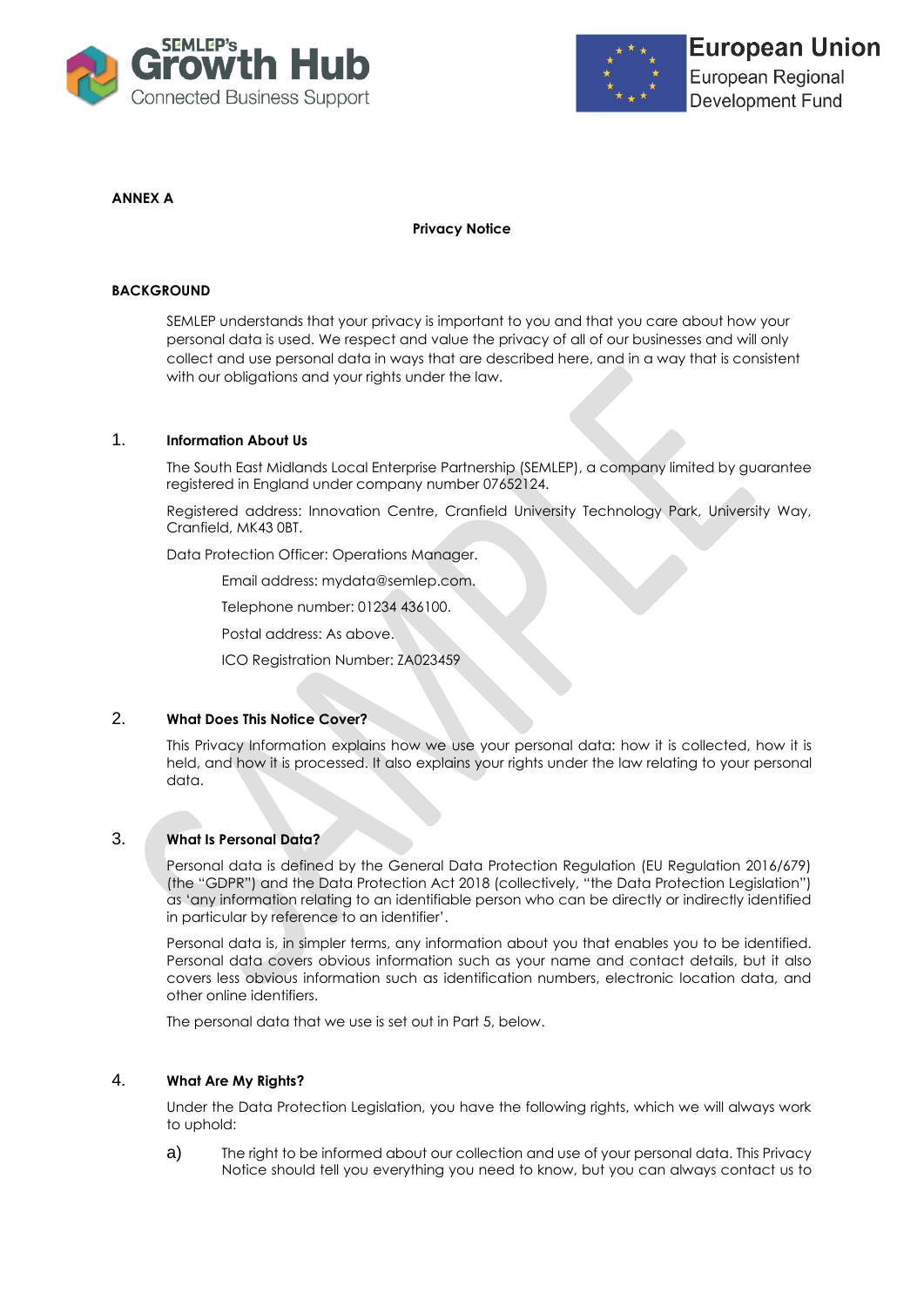



find out more or to ask any questions using the details in Part 11.

- b) The right to access the personal data we hold about you. Part 10 will tell you how to do this.
- c) The right to have your personal data rectified if any of your personal data held by us is inaccurate or incomplete. Please contact us using the details in Part 11 to find out more.
- d) The right to be forgotten, i.e. the right to ask us to delete or otherwise dispose of any of your personal data that we hold. Please contact us using the details in Part 11 to find out more.
- e) The right to restrict (i.e. prevent) the processing of your personal data.
- f) The right to object to us using your personal data for a particular purpose or purposes.
- g) The right to withdraw consent. This means that, if we are relying on your consent as the legal basis for using your personal data, you are free to withdraw that consent at any time.
- h) The right to data portability. This means that, if you have provided personal data to us directly, we are using it with your consent or for the performance of a contract, and that data is processed using automated means, you can ask us for a copy of that personal data to re-use with another service or business in many cases.
- i) Rights relating to automated decision-making and profiling. We do not use your personal data in this way.

For more information about our use of your personal data or exercising your rights as outlined above, please contact us using the details provided in Part 11.

It is important that your personal data is kept accurate and up-to-date. If any of the personal data we hold about you changes, please keep us informed as long as we have that data.

Further information about your rights can also be obtained from the Information Commissioner's Office or your local Citizens Advice Bureau.

If you have any cause for complaint about our use of your personal data, you have the right to lodge a complaint with the Information Commissioner's Office. We would welcome the opportunity to resolve your concerns ourselves, however, so please contact us first, using the details in Part 11.

#### 5. **What Personal Data Do You Collect and How?**

Depending upon your use of Our Site, we may collect and hold some or all of the personal and non-personal data set out in the table below, using the methods also set out in the table. We do not collect any 'special category' or 'sensitive' personal data or personal data relating to children**,** or data relating to criminal convictions and/or offences**.**

| <b>Data Collected</b>                                                                      | How [We] OR [I] Collect the Data |
|--------------------------------------------------------------------------------------------|----------------------------------|
| Identity Information including Name, job title, age<br>bracket, gender                     | Direct from Data Source.         |
| Contact information including telephone<br>number, email address, address.                 | Direct from Data Source.         |
| Business information including business name,<br>email address, telephone number, address. | Direct from Data Source.         |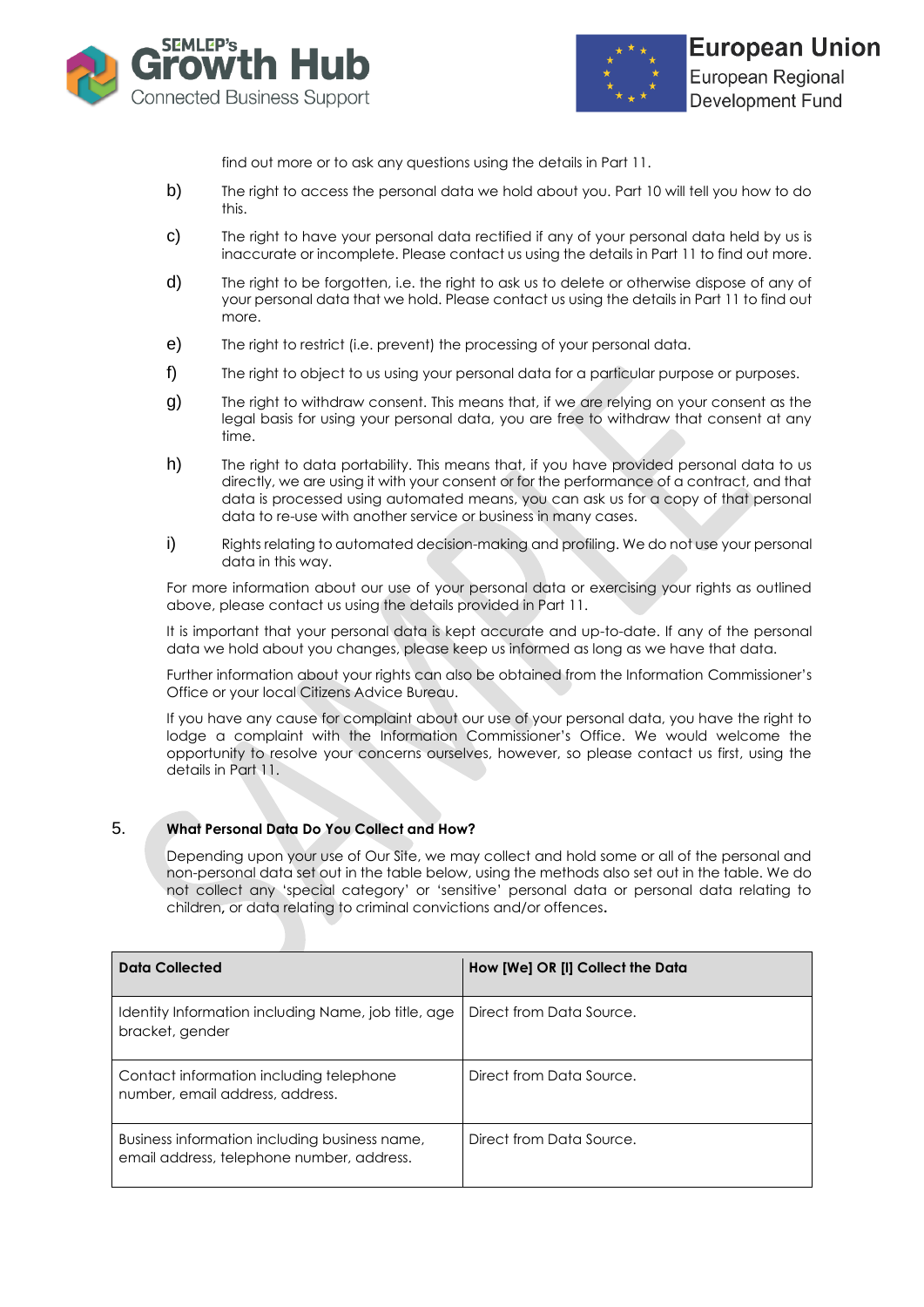



| Financial Information including bank details    | Direct from Data Source |
|-------------------------------------------------|-------------------------|
| Sensitive Information ethnicity and disability. | From the employer       |

#### 6. **How Do You Use My Personal Data?**

Under the Data Protection Legislation, we must always have a lawful basis for using personal data. The following table describes how we will use your personal data, and our lawful bases for doing so:

| <b>What We Do</b>                                                                                                                                                                      | What Data We Use                                 | <b>Our Lawful Basis</b>                                            |
|----------------------------------------------------------------------------------------------------------------------------------------------------------------------------------------|--------------------------------------------------|--------------------------------------------------------------------|
| Administering grants                                                                                                                                                                   | Contact, business and financial<br>information.  | Article 6(1)(e) Public Interest                                    |
| Communicating with you.                                                                                                                                                                | Contact Information.                             | Article 6(1)(e) Public Interest                                    |
| Supplying you with information<br>by email, post or telephone that<br>you have opted-in-to (you may<br>opt-out at any time by<br>contacting our Information and<br>Compliance Manager) | Contact Information.                             | Article 6(1)(e) Public Interest                                    |
| Equalities and diversities<br>monitoring                                                                                                                                               | <b>Ethnicity and Disabilities</b><br>information | Article 6(1)(e) Public Interest<br>Article 9(2)(g) Public Interest |

With your permission and/or where permitted by law, we may also use your personal data for marketing purposes, which may include contacting you by email, telephone**,** text message and post with information, news, and offers on our services. You will not be sent any unlawful marketing or spam. We will always work to fully protect your rights and comply with our obligations under the Data Protection Legislation and the Privacy and Electronic Communications (EC Directive) Regulations 2003, and you will always have the opportunity to opt-out. We will always obtain your express opt-in consent before sharing your personal data with third parties for marketing purposes and you will be able to opt-out at any time.

We will only use your personal data for the purpose(s) for which it was originally collected unless we reasonably believe that another purpose is compatible with that or those original purpose(s) and need to use your personal data for that purpose. If we do use your personal data in this way and you wish us to explain how the new purpose is compatible with the original, please contact us using the details in Part 11.

If we need to use your personal data for a purpose that is unrelated to, or incompatible with, the purpose(s) for which it was originally collected, we will inform you and explain the legal basis which allows us to do so.

In some circumstances, where permitted or required by law, we may process your personal data without your knowledge or consent. This will only be done within the bounds of the Data Protection Legislation and your legal rights.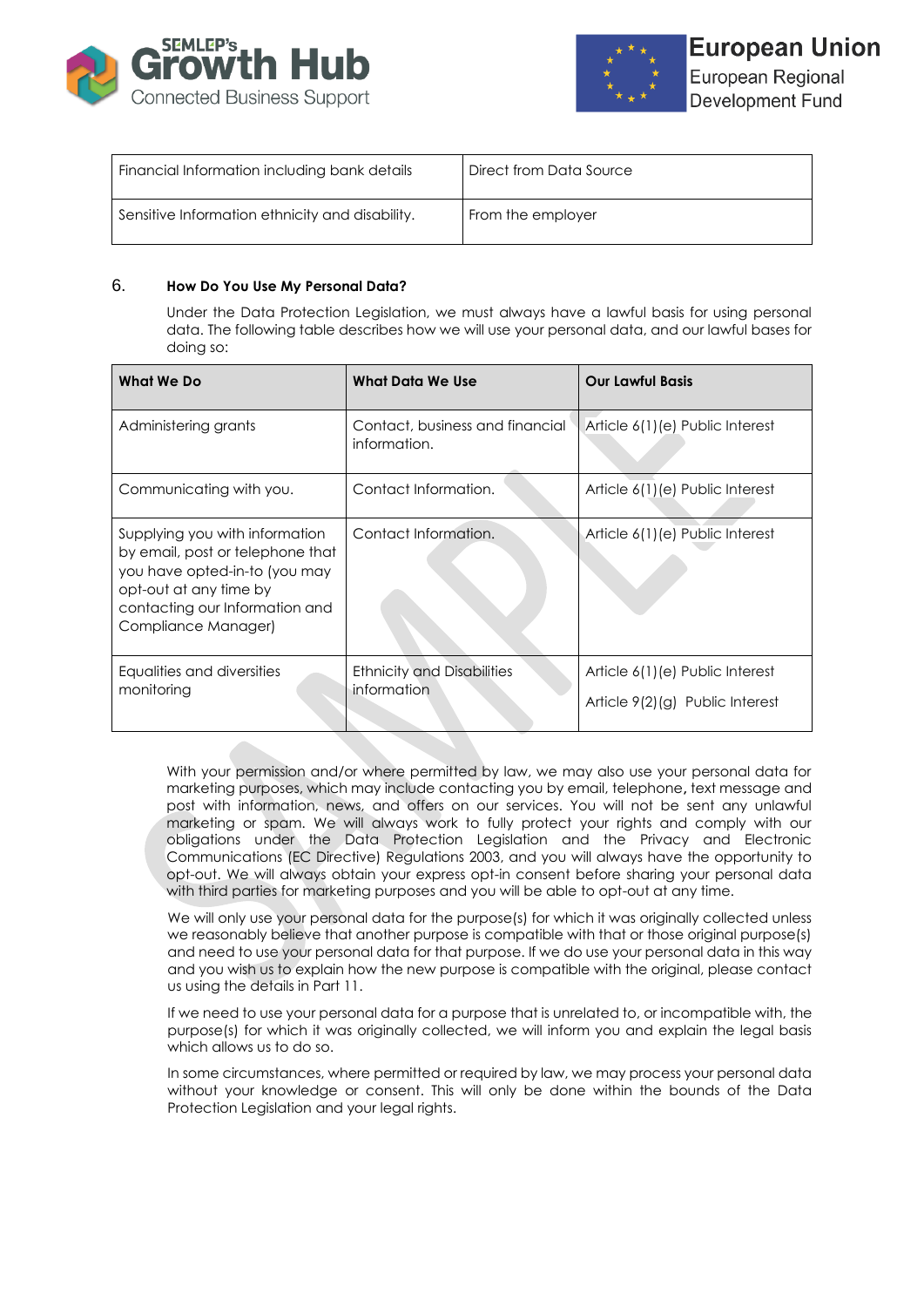



#### 7. **How Long Will You Keep My Personal Data?**

We will not keep your personal data for any longer than is necessary in light of the reason(s) for which it was first collected. Your personal data will therefore be kept for the following periods (or, where there is no fixed period, the following factors will be used to determine how long it is kept):

| <b>Type of Data</b>                                 | How Long [We] OR [I] Keep It                                |
|-----------------------------------------------------|-------------------------------------------------------------|
| Identity Information including Name, job title, age | At least 2033 depending on instructions from                |
| bracket, gender                                     | Controller.                                                 |
| Contact information including telephone             | At least 2033 depending on instructions from                |
| number, email address, address.                     | Controller.                                                 |
| Business information including business name,       | At least 2033 depending on instructions from                |
| email address, telephone number, address.           | Controller.                                                 |
| Financial Information including bank details.       | At least 2033 depending on instructions from<br>Controller. |
| Sensitive Information ethnicity and disability.     | At least 2033 depending on instructions from<br>Controller. |

#### 8. **How and Where Do You Store or Transfer My Personal Data?**

We will only store or transfer your personal data within the UK. This means that it will be fully protected under the Data Protection Legislation.

The security of your personal data is essential to us, and to protect your data, we take a number of important measures, including the following:

- limiting access to your personal data to those employees, agents, contractors, and other third parties with a legitimate need to know and ensuring that they are subject to duties of confidentiality;
- procedures for dealing with data breaches (the accidental or unlawful destruction, loss, alteration, unauthorised disclosure of, or access to, your personal data) including notifying you and/or the Information Commissioner's Office where we are legally required to do so;

#### 9. **Do You Share My Personal Data?**

We may sometimes contract with the following third parties to supply services.

| Recipient | <b>Activity Carried Out</b>  | Location                                          |
|-----------|------------------------------|---------------------------------------------------|
| Alcium    | Storage of information (CRM) | UK, for details of their privacy policy visit     |
|           |                              | https://www.alciumsoftware.com/privacy-<br>policy |